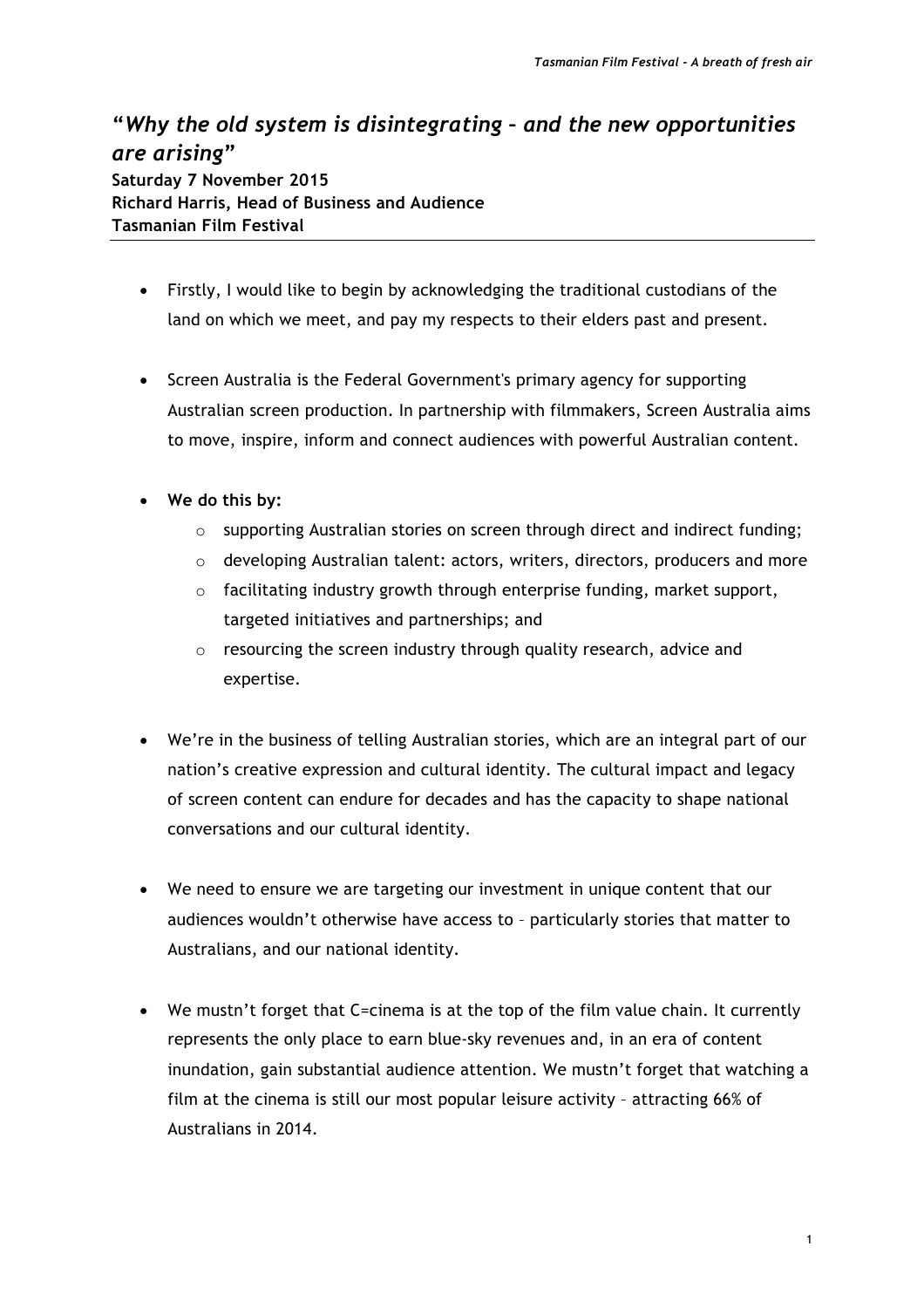- This year our success in theatres has been across a diverse slate we've had children's titles such as *Paper Planes* raking and *Oddball*– proving that family friendly films continue to be a hit with local audiences; we've also seen engaging dramas like *Last Cab to Darwin*; theatrical documentaries like *That Sugar Film*; and blockbusters like *Mad Max: Fury Road,* which had huge success in the domestic market taking \$21.6m with a whopping \$462.4m internationally.
- *The Dressmaker* has also just hit cinema screens, and by all accounts we expect this to be yet another box office smash hit for us this year.
- And if we take stock of what's currently in production there is a lot to be excited about with *Blue Dog, Lion, Berlin Syndrome, Jasper Jones* and *Breath* all set for release in 2016, indicating that we're likely to be in for yet another big year at the box office.
- Yet while we are enjoying what is our biggest box office year on record we mustn't forget that the success of these films is largely down to playing to the genres that we know work in Australia. Good-feel family films; culturally relevant dramas, and Hollywood blockbuster-style films. We have many reasons to be proud of Australian film. And especially, those which capture something of our unique national character: our grit, our humour, our independence, our love of country, and our fighting spirit.
- And while Australian's are hungrier than ever for more local content, we've seen some major challenges: the loss of revenue, audience fragmentation, evolving audience expectations, and piracy has become easy and ubiquitous.
- So, the challenges in feature film distribution remain very real we can't, ignore the issues faced by independent film, world-wide. Screen Australia does have an obligation to ensure the smaller budget films that it provides significant funding to actually do find an audience. While some films have dabbled with online release, resources and strategic partnerships have been lacking. Producers need a sophisticated marketing campaign and the support of an online platform.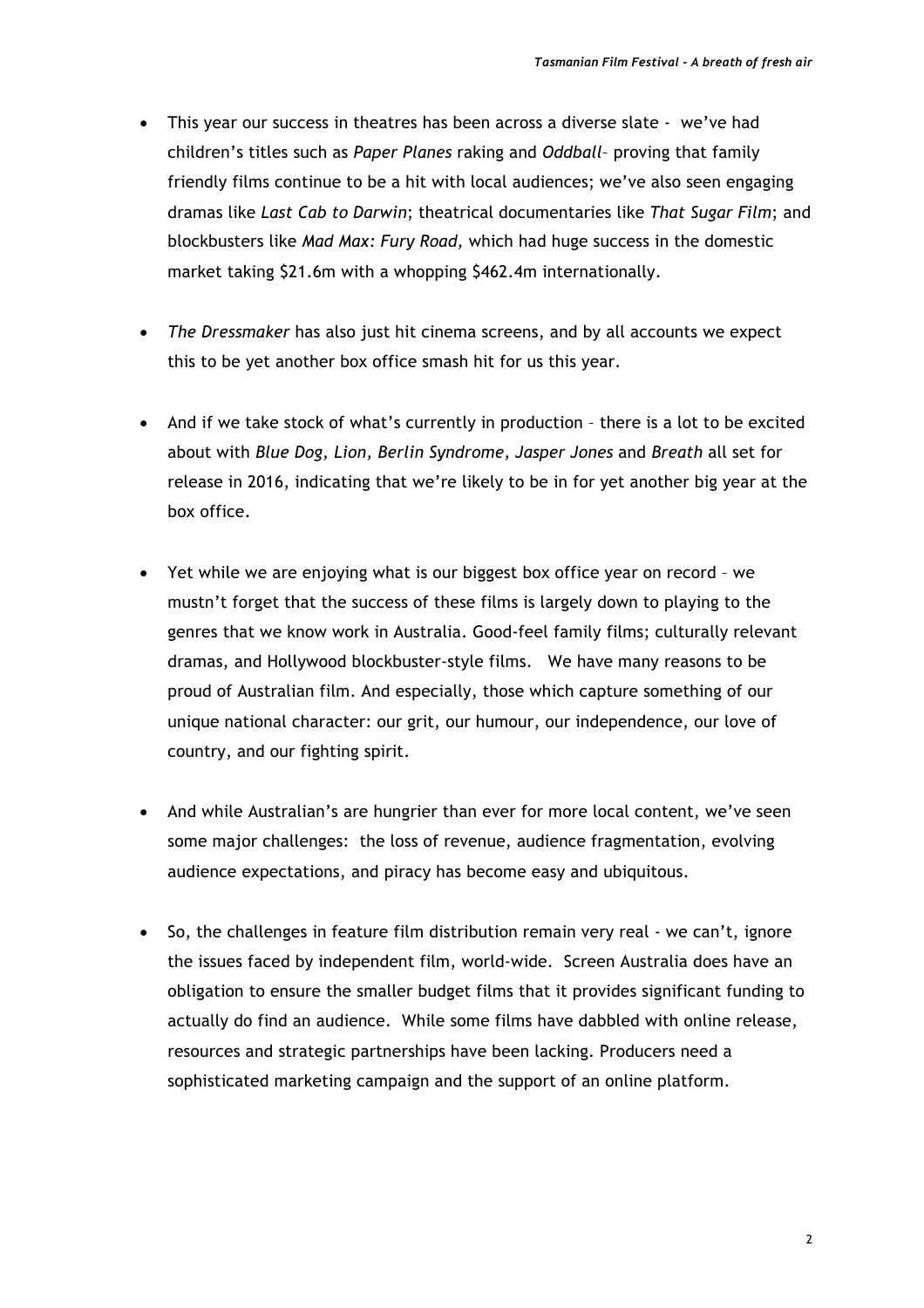- We do need to remind ourselves that this is not the whole story about audience access to Australian films, and that there are many other ways that Australians engage with feature films downstream.
- It is important to recognise existing models of distribution are still working well for some films, while we are looking at new options in distribution and will be continuing to engage in conversations with industry about creating the best possible opportunities for Australian films.
- Digital disruption is radically rewriting the rules of the feature film business in much the same way that it did with other creative industries such as music and publishing, altering not only established release patterns and revenue models but causing seismic shifts in audience behaviour and expectations.
- While on the one hand the internet has enabled greater audience numbers to watch more feature films than at any time in history, it has also encouraged these audiences to fragment and watch these films across multiple platforms. In perhaps even a greater challenge to existing business models, these trends have also influenced audiences to expect to pay far less, if at all, for content.
- So what is our problem with paying? Is it a perception issue? An access issue? A content issue? A problem with the system?
- The market has not yet determined a clear path forward, so we're still in a stage of experimentation when looking at alternate models to existing business practices.
- For us, having audiences find content online remains a challenge. There is so much information and so much content out there that good things are getting drowned out in the noise.
- **So what is this new environment that we face?**
	- o Distribution multi-channels, VOD, increased multi-screening, reduced 'shelf space' for Australian films (go to infographics) More fragmentation – free-to-air multi-channels = MORE COMPETITION
	- $\circ$  Audience expectations immediacy, ease of access, choice, affordability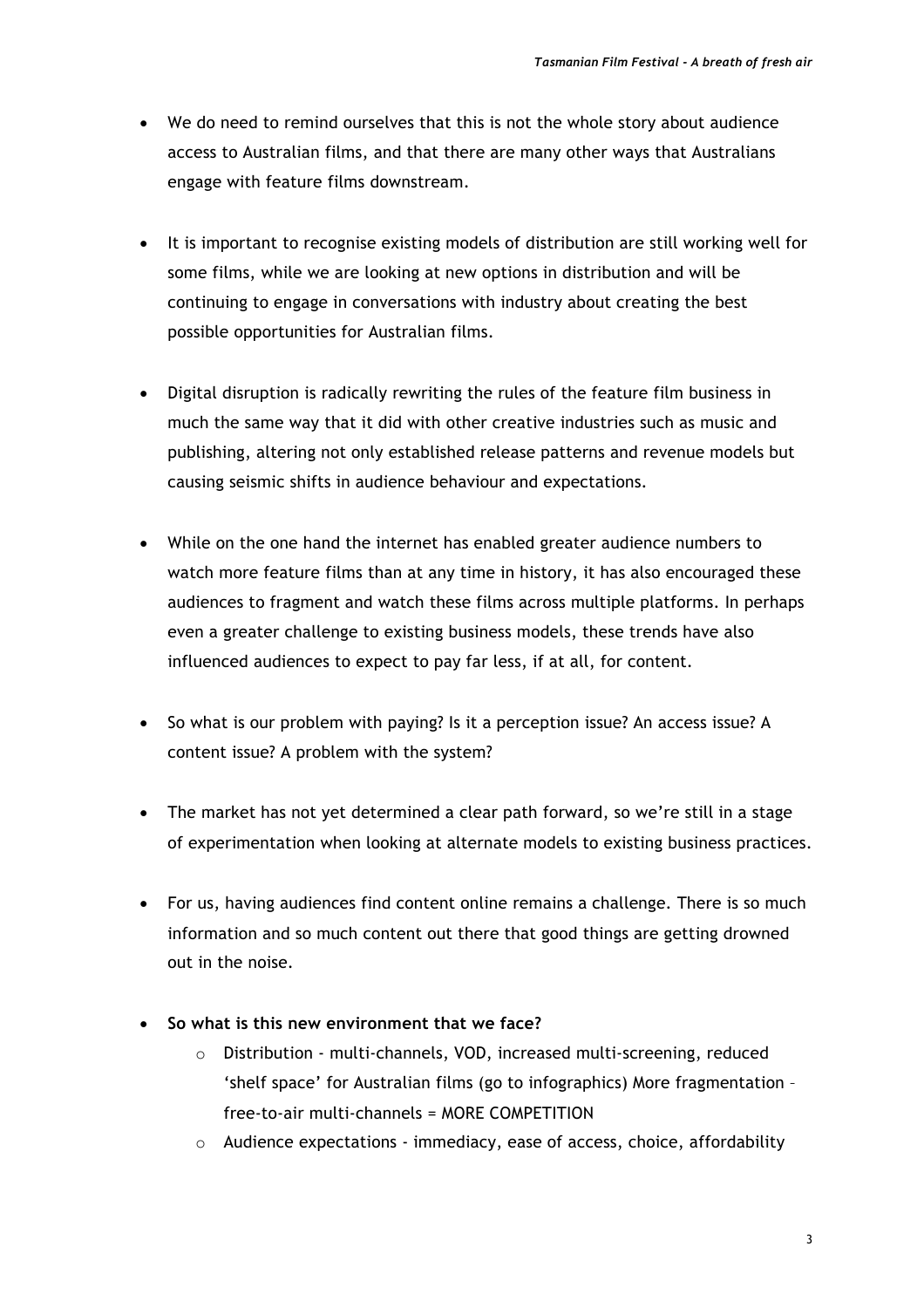|                     | 300            |         | 2003 to 2005 (Annual average)                                                                                                                                                                                                                                                                                                                                                                                                                                                                                                   |
|---------------------|----------------|---------|---------------------------------------------------------------------------------------------------------------------------------------------------------------------------------------------------------------------------------------------------------------------------------------------------------------------------------------------------------------------------------------------------------------------------------------------------------------------------------------------------------------------------------|
| Films               | 398<br>$+33%$  |         | 2012 to 2014 (Annual average)                                                                                                                                                                                                                                                                                                                                                                                                                                                                                                   |
| Screens             | 1.920<br>2,032 |         |                                                                                                                                                                                                                                                                                                                                                                                                                                                                                                                                 |
|                     |                | 471.000 |                                                                                                                                                                                                                                                                                                                                                                                                                                                                                                                                 |
|                     |                | 445,000 |                                                                                                                                                                                                                                                                                                                                                                                                                                                                                                                                 |
|                     |                |         | $-5.5%$                                                                                                                                                                                                                                                                                                                                                                                                                                                                                                                         |
| Screen<br>Australia |                |         |                                                                                                                                                                                                                                                                                                                                                                                                                                                                                                                                 |
|                     | <b>Seats</b>   |         | 10 years ago there were 33% fewer films competing<br>for similar numbers of screens and seats<br>$+5.8%$<br>For more on these trends and other impacts and challenges in the evolving distribution<br>landscape see Issues in Feature Film Distribution (www.screenaustralia.gov.au/distribution)<br>Source: Motion Picture Distributors Association of Australia (MPDAA).<br>compiled by Screen Australia. Excludes screenings of live events such as<br>opera and ballet performances.<br><b>Infographic: Anthony Calvert</b> |

## *Infographic 1*

- o The Australian theatrical exhibition market is incredibly competitive;
- o The number of films and alternative content titles such as opera or theatre competing released in cinemas each year has grown steadily over the past decade;
- o Ten years ago an average of 300 films were released into Australian cinemas each year - now there are around 400 films released into cinemas;
- o At the same time, the number of cinema screens has increased slightly and there has been a small decline in overall seating capacity, due to introduction of higher priced premium seating options such as Gold Class.



## *Infographic 2*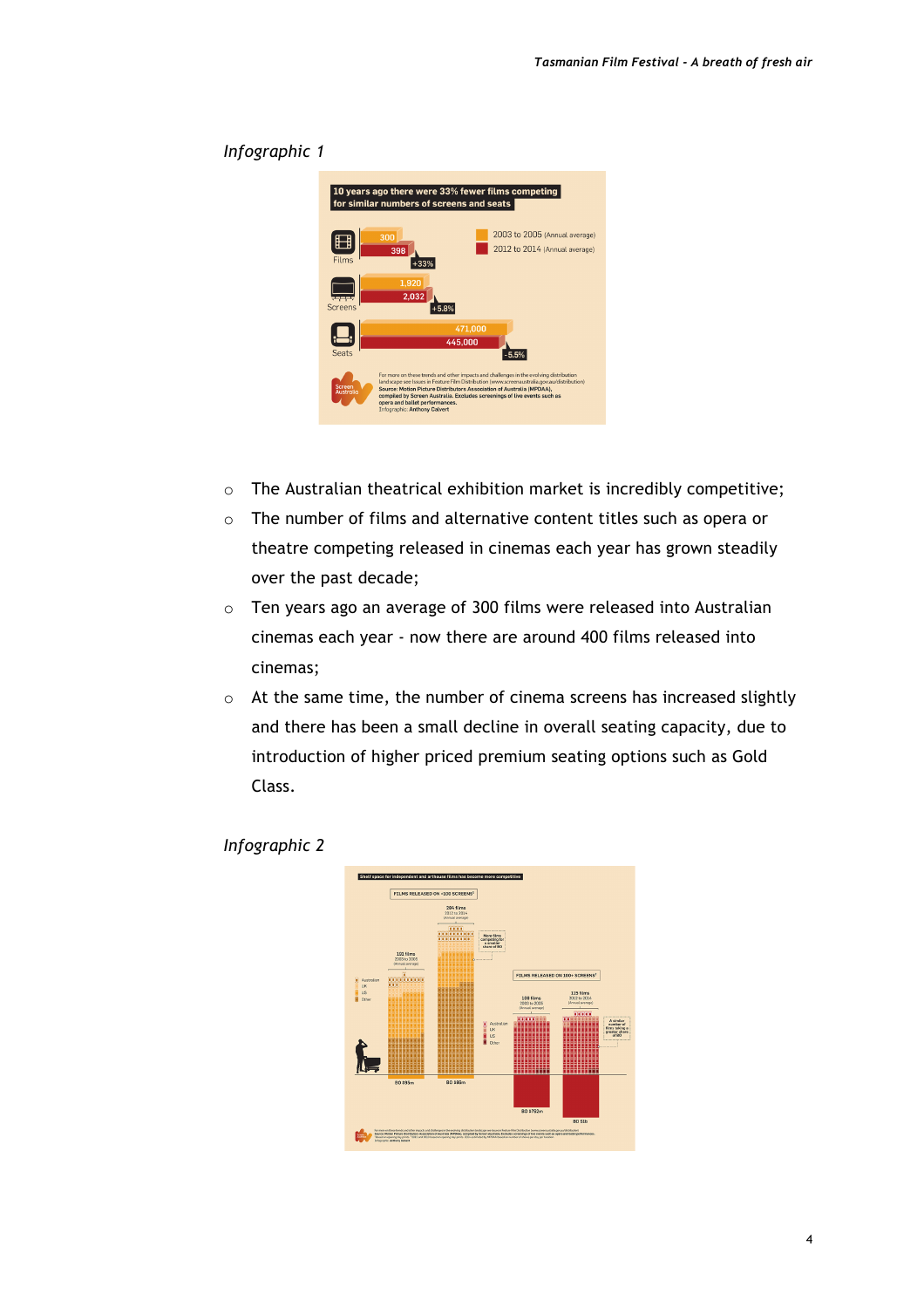- $\circ$  The growth in the number of films in the market has been largely driven by an increase in the number of independent films released each year;
- $\circ$  Independent films are typically released on less than 100 films, and most Australian films fall into this category;
- o Films released on more than 100 screens take the lion's share of the box office each year;
- o Despite the increase in the number of films released on less than 100 screens each year, their box office share has actually decreased;
- o This means that the intense competition for screens and audiences is primarily impacting smaller films, while Hollywood blockbusters continue to enjoy a large box office haul
- **How Screen Australia is responding:**
	- $\circ$  Supporting innovation and risk
	- o Supporting terms of trade
	- o Providing information and analysis
- So, while we already know that Australians love Australian stories, with more than 95 per cent watching it across various platforms and just under half watching it online, how do we tap into these new audiences looking for content on alternate platforms, such as Video On Demand?
- With these platforms multiplying, audience expectations for watching what they want, when and where they want is high. Already in 2015 we have seen the proliferation of new VOD services such as Netflix, Stan, and Presto, which present opportunities for the new and established services, as well as content producers, to target potential VOD consumers and grow existing audiences. It also should be noted that in August, Screen Queensland partnered with Stan to develop and finance a feature film, in recognition of the changing distribution models.
- Our recent *Online and On Demand* report found that there were strong trends towards Australian content, interest in science and environmental documentaries, and huge opportunities to grow niche genres such as sci-fi and horror. What we have are new audience opportunities that are being missed by traditional forms of entertainment, both at the cinema, and at home.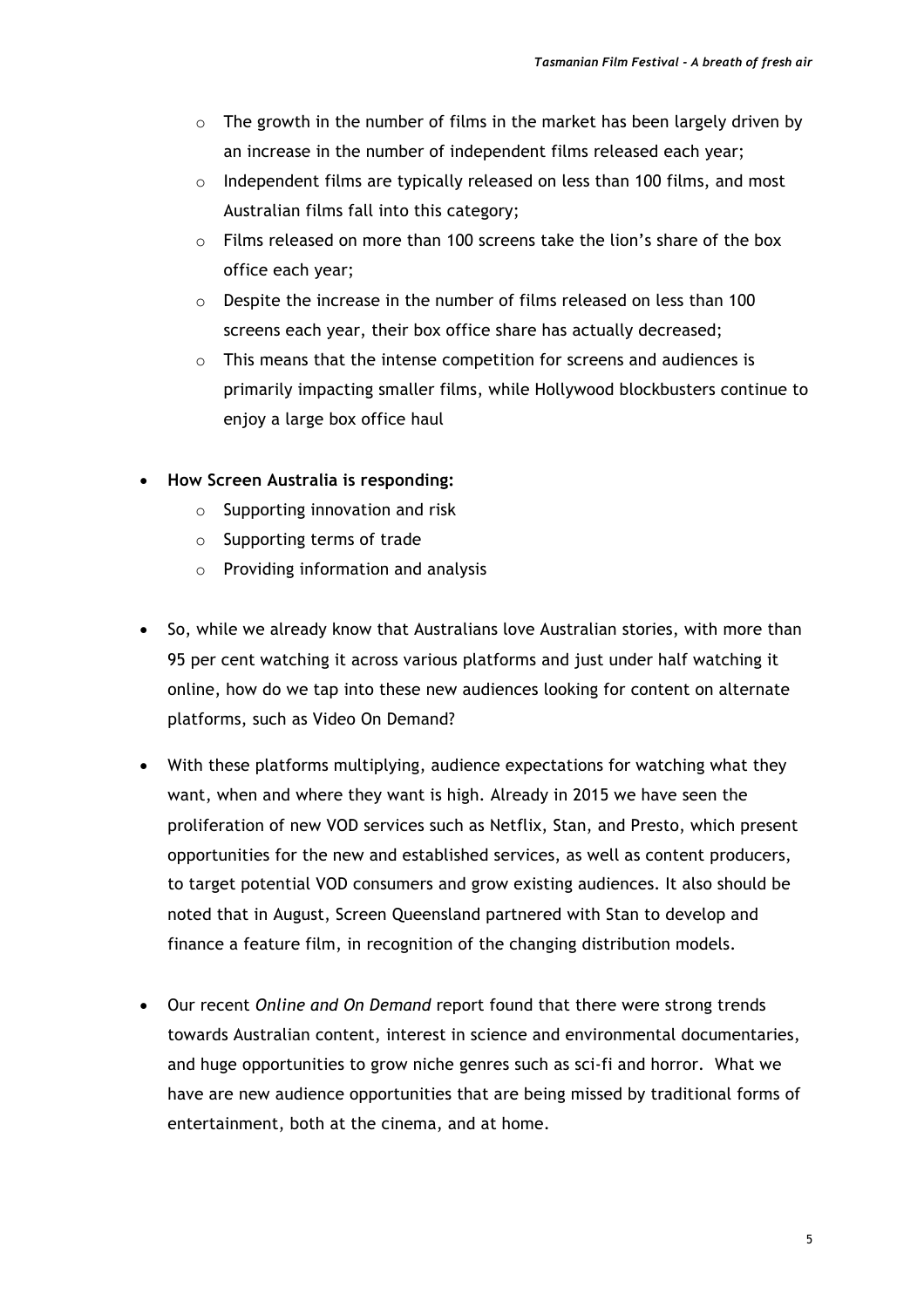- Off the back of our *Issues in Feature Film Distribution* paper, we are working at facilitating discussion and supporting new initiatives with industry. We need to learn from successes, and from failures, in order to make good decisions and provide the best possible opportunity for films in this changed marketplace. We want to ensure that our local films continue to resonate with audiences and to create a cultural legacy for future generations. The challenge is to consider the audience from the outset in devising distribution strategies that compel and capture attention in a far more challenging market.
- We are supporting new ways of thinking about content, particularly through our multiplatform program, where we are seeing some extraordinarily creative and risky approaches to storytelling, which audiences are responding to, in astounding numbers.
- For example, The Katering show, had huge success with its close-to-the bone satire about our obsessions with food, with over 4 million views.
- *Sourcing new talent from YouTube – Noirhouse*

*Noirhouse* started life online before being commissioned for a second series by iView. *Noirhouse* is a high concept comedy series about three film noir archetypes a hard-boiled detective, a sultry femme-fatale, and a sentimental Russian thug – who share a house in present day suburbia. The series creators are emerging practitioners from Tasmania. iView acquired the first series following its release on YouTube. *Noirhouse* series one attracted a greater number of views on iView than on YouTube, due to its being promoted across the ABC network – highlighting the importance of discoverability and visibility for Australian content on online platforms. Following an exclusive window on iView, *Noirhouse* series 1 & 2 are now available to watch on YouTube and the *Noirhouse* website. Talent from *Noirhouse*  are now involved in the production of other ABC TV series.

- Finding ways to continue to create compelling, high-quality content while maintaining accessibility and affordability for the consumer, is vital.
- Another example of different approaches to engaging with audiences was shown through the well-received feature documentary, *That Sugar Film,* which